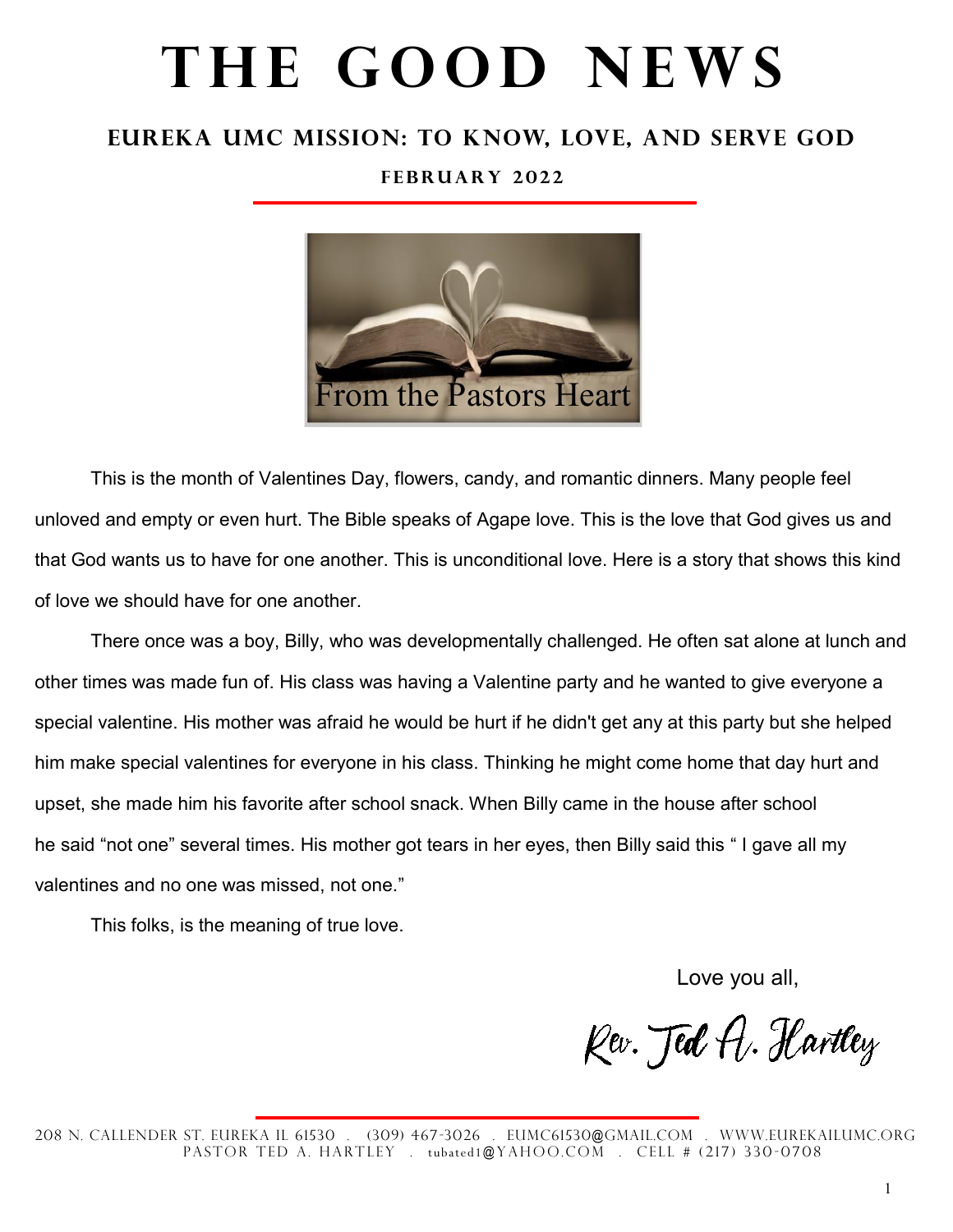# **Grow in Faith**

#### **Sunday Sermon Series**

**February 6** - "Hell" Luke 16:19-31. This will be an interactive sermon where you can text questions or write them down and Pastor will answer them during his sermon.

**February 13** - "Fan or Follower" Luke 9:23. *Souper* Bowl Sunday. This is football Sunday! Food, touchdowns, half time show, commercials and more food! On this Sunday we will have a football theme. If you have a favorite football team, at ANY level, wear something to show who you cheer for! My sermon will ask if you're a Fan or Follower. Also were asking everyone to bring two or more cans of soup for the Food Pantry. *Soup* for *Souper* Bowl Sunday!

**February 20** -"Unreasonable Love" Luke 6:27-38. One of the most central teachings of Jesus is that we ought t love our enemies. How are we doing?

**February 27** - A guest from Joni and Friends will be here to tell you all about our March Mission Spotlight

#### **Supper Parties With Jesus**

This year for Lent I am asking all of you to join me in having a Supper Party with Jesus. Each Sunday night in Lent we will begin with a light supper at 5:30 then from 6-7pm we will have classes for adults, youth and children. We will conclude from 7-7:15 with a celebratory worship. More details will come in the upcoming weeks. The supper parties will begin March 6 and end April 3. We will have a sign up sheet on February 13.

The adult class will study from "A Disciples Path" by James A. Harnish. Deepening your relationship with Christ and the church. This will also be for the youth not in Confirmation.

The youth will have Confirmation class and for the children, Nancy Hoelscher will have lessons and crafts.

#### **Bible Study: Lunch Bunch—Mondays at 11am & Wednesday Nights—6:30pm**

Revelation - Breaking the Code Join us starting Mondays at 11 Wednesdays at 6:30 to get a clearer understanding about what Revelation says about the End Times.

#### **From the Illinois Great Rivers Conference:**

Many people are weary of COVID, but this pandemic is not yet completed. As more people are vaccinated, as COVID continues to evolve, and as treatments continue to improve, this pandemic will become less severe. In the meantime, we need to fervently pray for our health care workers, our first responders, our public health leaders, our pastors, and all others fighting this pandemic. Please include those fighting COVID in your personal and congregational prayers each week, and join our churches in weekly prayer to end this pandemic.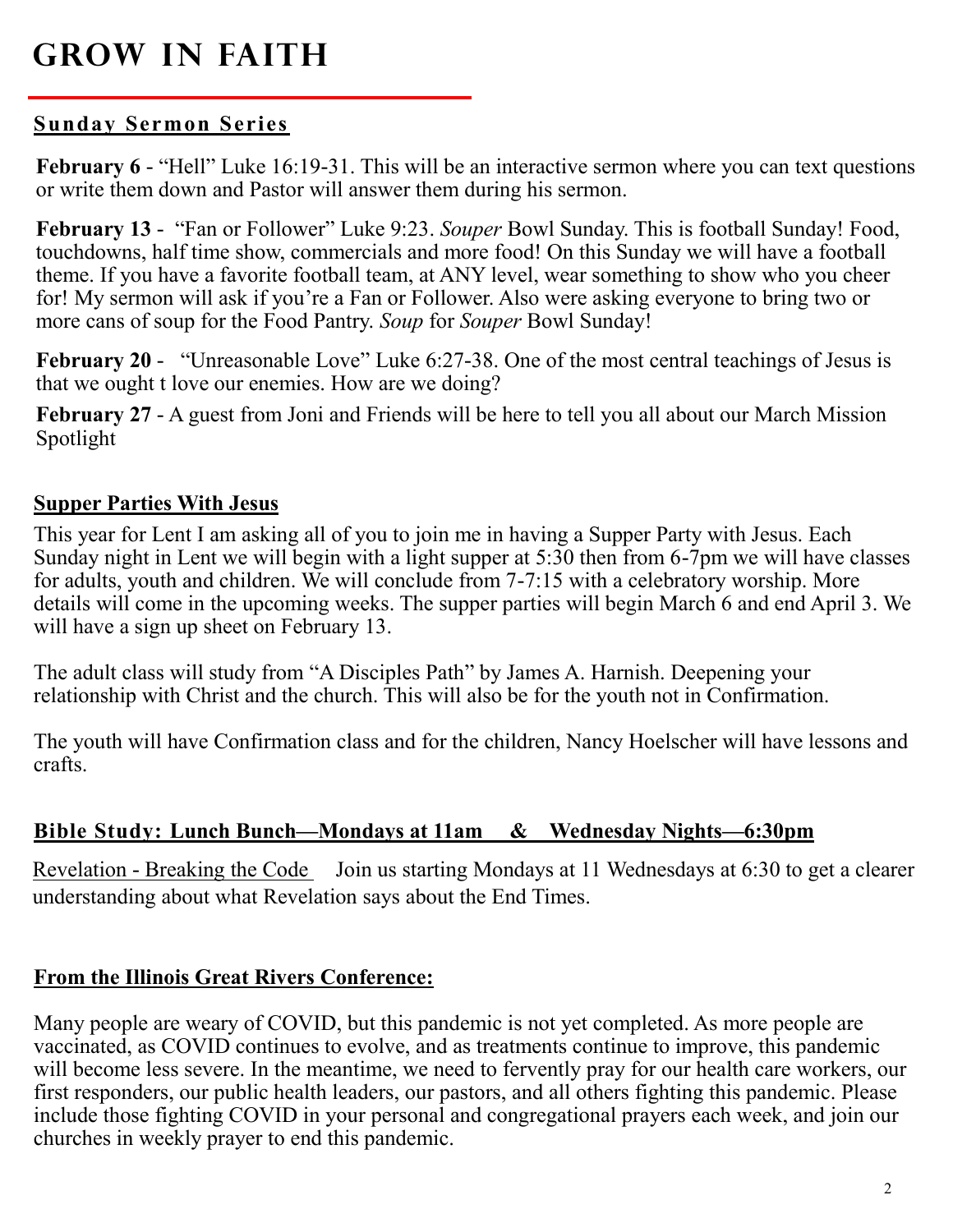# **Mission and Ministry**

Welcome new Ministry and Mission members! We are blessed and thankful you will be a part of serving our church in the coming year!

Be sure to turn in your meeting dates to the office as soon as you can.

If you would like anything published in the newsletter, please turn it in by the 20th of every month.

### **Mission Spotlight for 2022**

January - Heartline and Heart House February - Midwest Mission Distribution Center March - Joni and Friends April - Meals on Wheels May - Our Conference, Our Kids June - Love Packages July - The Salvation Army August - Evenglow Lodge September - Africa University October - ADDWC November - Amity Bible Foundation December - St. Andrews Potato Project

"I believe I am an humble servant in the hands of our Heavenly Father; I desire that all my words and acts may be according to His will."

-- Abraham Lincoln

Missionary Support

Alicia Wright - India

Connie Wieck - China

Priscilla Jaiah - Liberia

Jeff Spence - Taiwan

# THANK YOU SOUP AND PIE VOLUNTEERSI YOU HELPED MAKE THIS YEAR A HUGE SUCCESSI

## **Eureka Area Food Pantry**

While grocery shopping, grab an item or two for the pantry. Monetary donations for food can be mailed to the Food Pantry. Make your tax deductible check payable to Eureka Area Food Pantry and mail it to: 106 N Callender St. Eureka, IL 61530 Please check your donations for expiration dates. We cannot accept donations with expired dates.

## **The Compassion Closet**

Located at Carle Eureka Hospital, this is an outreach that provides clothing for patients who are sent home from the hospital. Emergency room patient's clothing is often unusable. You may call 467-4750 or you may drop them off in the basket at the church.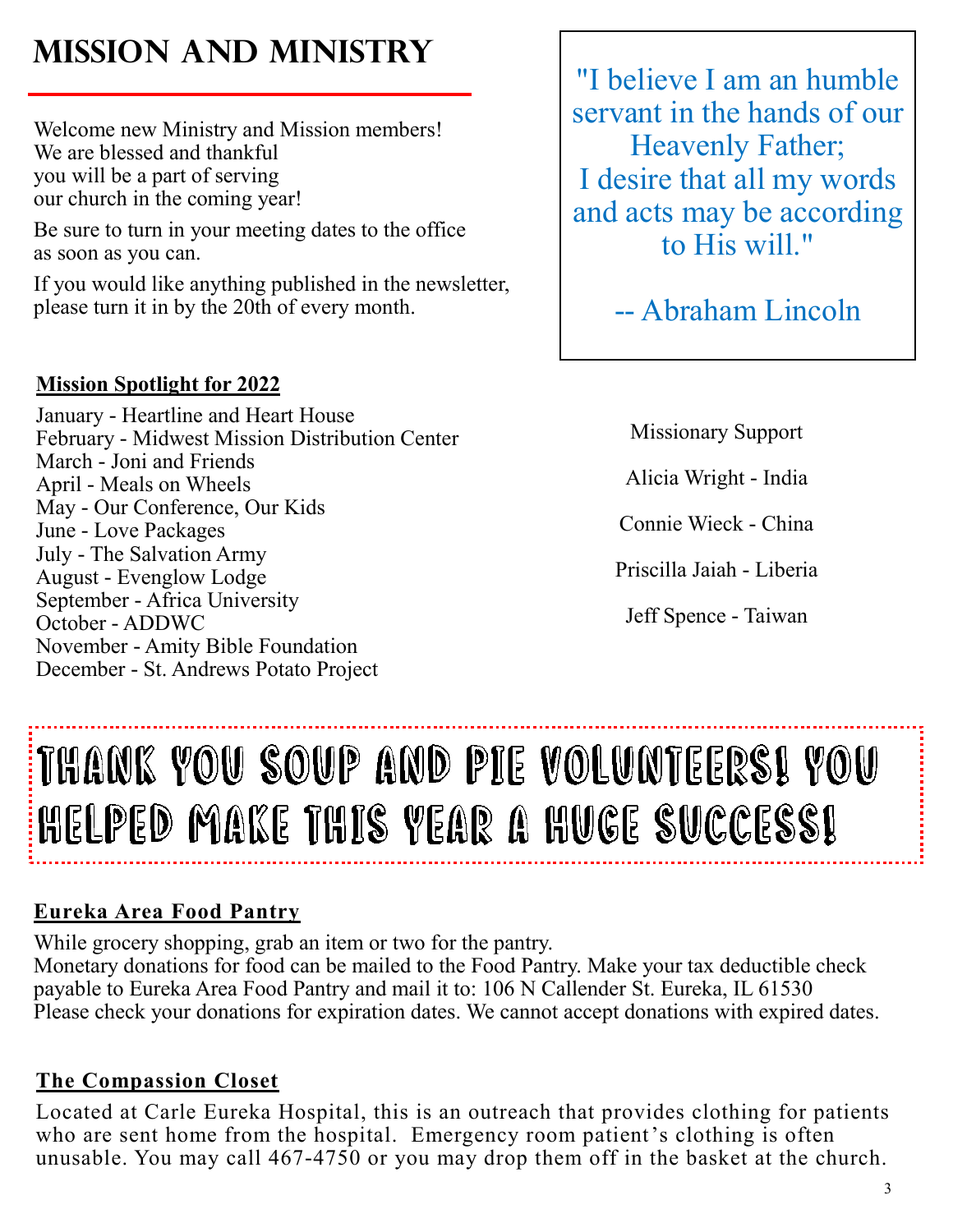# **CHILDREN & YOUTH**

#### **Childrens Church**

Calling all kids! Join Children's Church following Children's message. Would you like to help out with Children's Church? Kathy is looking for anyone who would like to fill in when she is not available. Lesson plans would already be arranged!

#### **Sunday School**

Sunday School class for every age! Start the new year with attending one that's perfect for you. Classes are Sundays following worship and everyone is welcome to attend. Grab a friend and we'll see you there!

#### **Youth Group**

Do you have a young person that would like to learn more about Christ and have fun while doing it? The EUMC Youth Group is the place to do it! The second and fourth Sunday at 6:00pm in the remodeled church basement is where its happening! See Pastor Ted for more information.

On January 23rd the Youth held their 2nd Annual Potato Golf Tournament. They played 18 holes and everybody had a good time. Adrian Lee went from most strokes last year to fewest this year!



**Top 3 golfers (L—R) Blake Littlejohn, Chris Bunting, Adrian Lee**



Youth Calendar:

- **Feb.13, 2-3pm**  Confirmation Class.
- **Feb 13, 3-4pm**  Regular meeting but note the time change.
- **Feb. 18, 6-9pm**  Friday Night Lock In for youth and their guests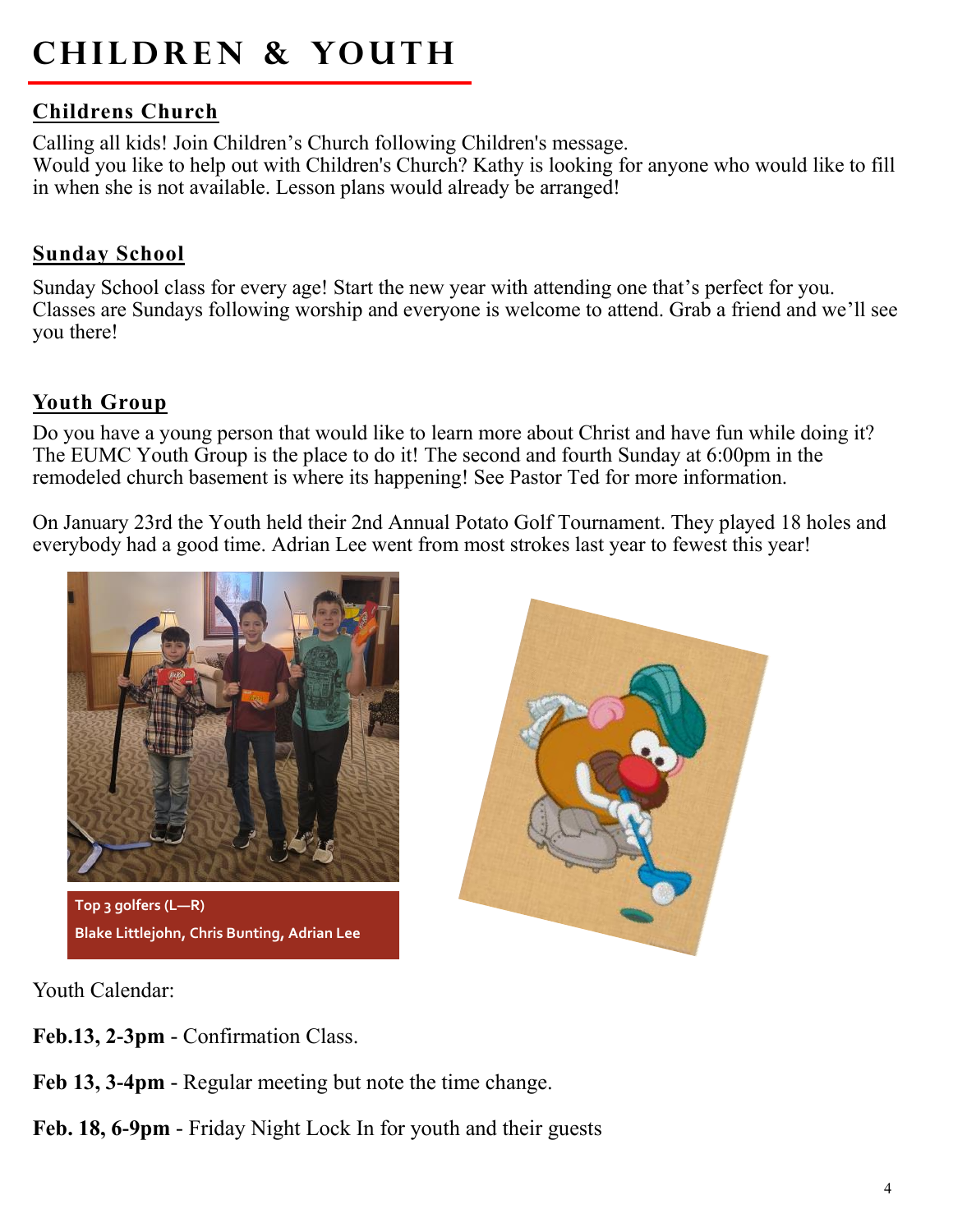# **Blessings and Prayer**

## **Birthday Celebrations**

- 1 Judy Kanaga
- 2 Linda Anderson
- 3 Lou Strong
- 8 Shirley Litwiller
- 10 Gary Knepp
- 11 Vickie Ridle
- 19 Tim Sylvester
- 23 Arlene Staff
- 29 Bill White

## **Anniversary Celebrations**

14 Gilbert and Shirley Wilson

## **Keeping you in Prayer**

Pray for…..

our Pastor

our Congregation

those in our community suffering with COVID and other illnesses

those who are grieving, hurting or lonely

the least, last and lost and those who do not yet know Jesus

those in service to God, country and our community

Pray that you remember God's Love and Grace for you